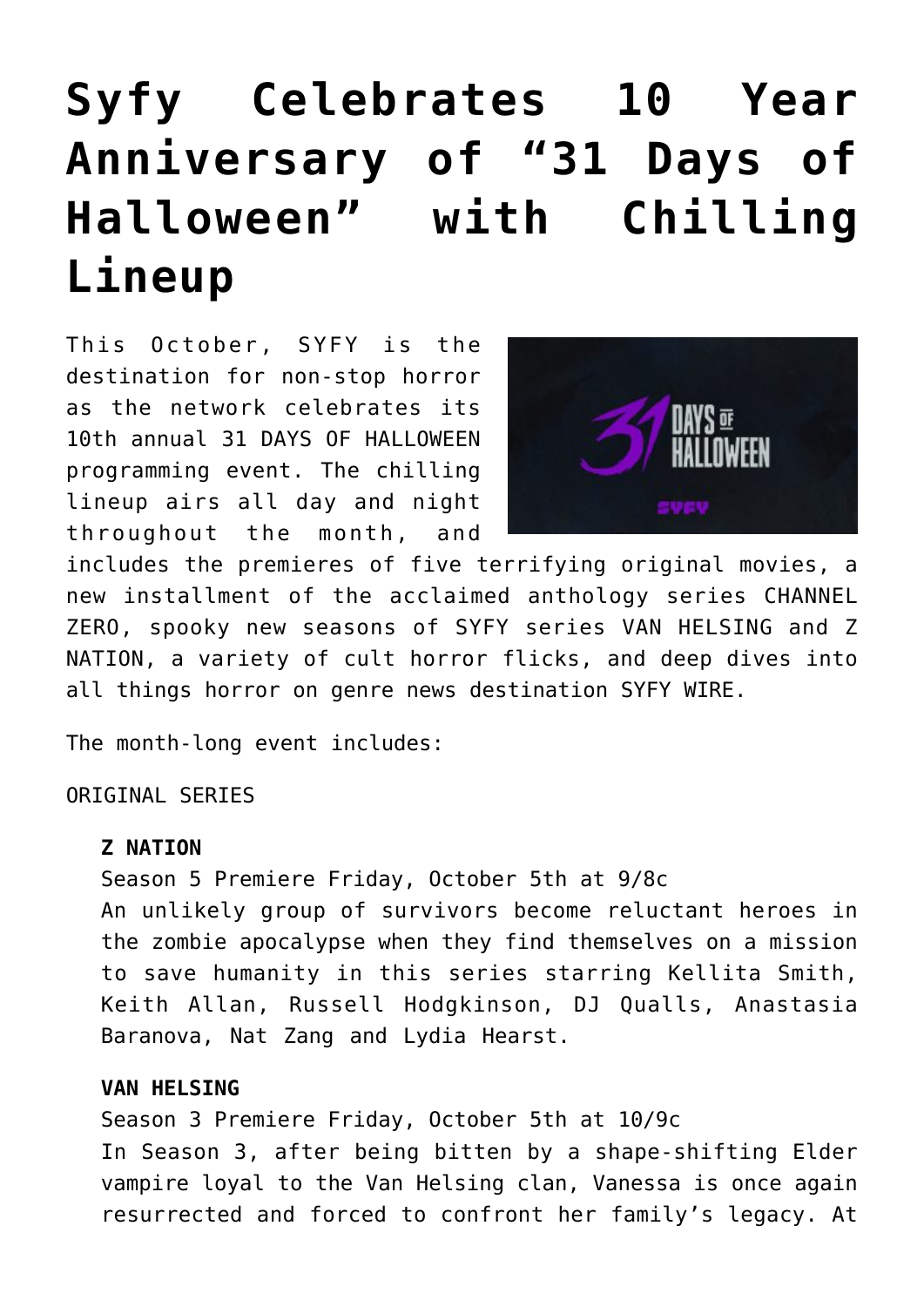Crooked Falls, Axel, Scarlett and the others fend off Blak Tek's forces who hope to add Scarlett to their list of lab rats. The series stars Kelly Overton, Jonathan Scarfe, Christopher Heyerdahl, Missy Peregrym, Vincent Gale, Rukiya Bernard, Trezzo Mahoro and Aleks Paunovic.

## **CHANNEL ZERO: THE DREAM DOOR**

World Premiere, Friday October 26th at 11/10c, airs October 26th-31st

CHANNEL ZERO returns with THE DREAM DOOR, the anthology series' latest installment based on the "creepypasta" short story "Hidden Door" by Charlotte Bywater. Premiering over six consecutive nights from Friday, October 26th through Halloween Night, Wednesday, October 31st at 11/10c, CHANNEL ZERO: THE DREAM DOOR follows newlyweds Jillian and Tom, who have each brought secrets into their marriage. When they discover a strange door in their basement, those secrets start to threaten their relationship and their lives. Created by Nick Antosca, CHANNEL ZERO: THE DREAM DOOR is directed by Evan Katz ("Small Crimes," "Cheap Thrills") and stars Brandon Scott ("Grey's Anatomy"), Maria Sten ("Straight Outta Compton"), Steven Robertson ("Elementary"), Troy James ("The Strain"), Steven Weber ("Wings") and Barbara Crampton ("You're Next"). Following the premiere on October 26, all 6 episodes will be available on VOD.

## ALL-NEW ORIGINAL MOVIES

#### **NO ESCAPE ROOM**

Saturday, October 6th at 9/8c

A father and daughter check out a small town escape room and discover there is something sinister about the place. Starring Mark Ghanimé ("Reign").

#### **CUCUY: THE BOOGEYMAN**

Saturday, October 13th at 7/6c

A teenage girl confined to her home on house arrest soon discovers that the nightmarish urban legends of the Mexican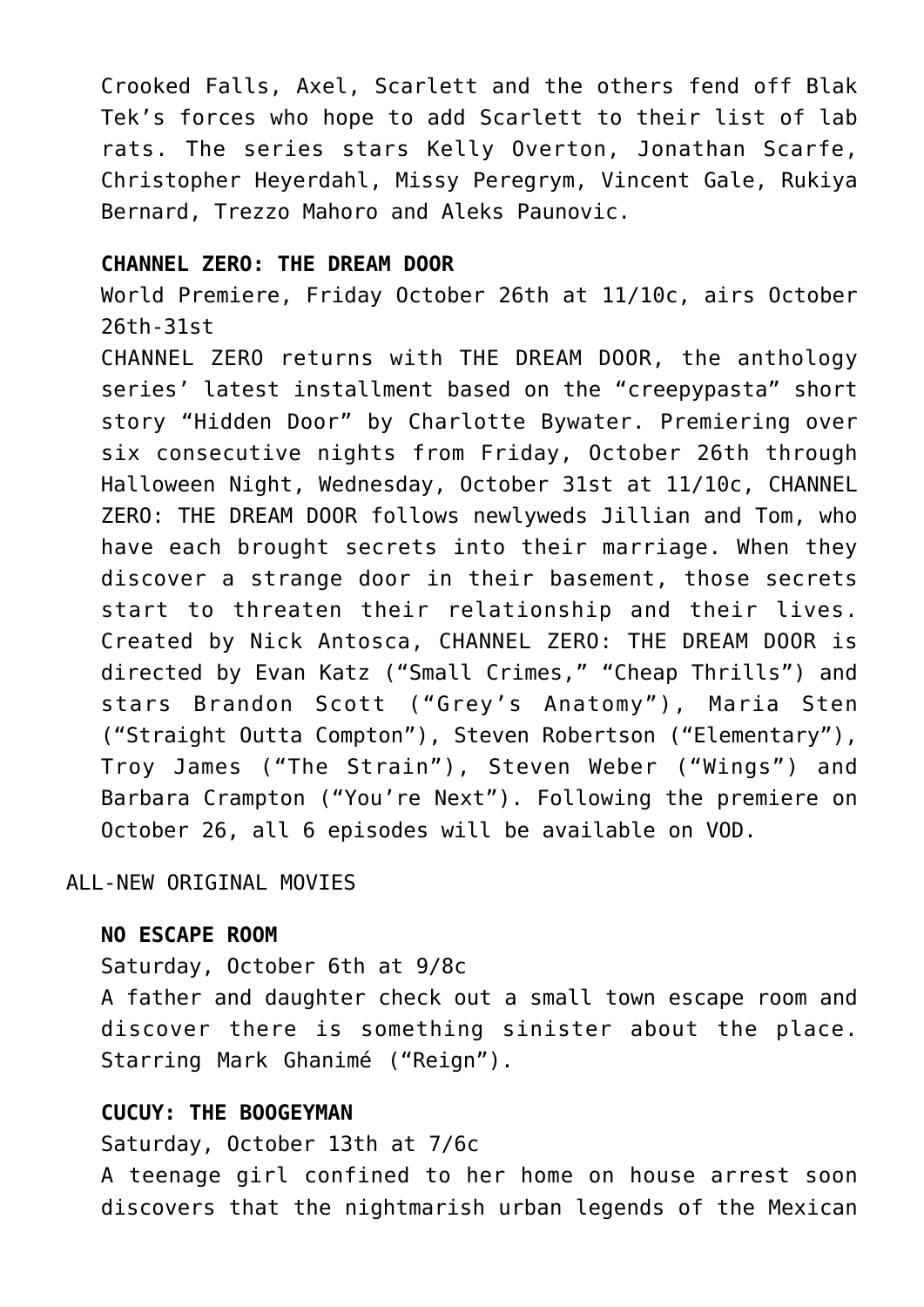boogeyman, El Cucuy, are actually true. Starring Marisol Nichols ("Riverdale") and Brian Krause ("Charmed," "House of Purgatory," "Sleepwalkers").

## **KARMA**

Saturday, October 13th at 9/8c

When recent college grad Manny has trouble making ends meet, his father-in-law offers him a job evicting delinquent tenants. Manny soon finds himself unleashing a karma demon which stalks him at every turn. Starring Mandela Van Peebles ("Jigsaw"), Brytni Sarpy ("Truth or Dare") and Tony Amendola ("Annabelle," "Once Upon a Time").

## **KILLER HIGH**

Saturday, October 20th at 9/8c

Sabrina's perfectly planned high school reunion goes south when a monster keeps killing all the guests in this horrorcomedy. Starring Kacey Rohl (THE MAGICIANS, "Hannibal"), Asha Bromfield ("Riverdale") and Varun Saranga (WYNONNA EARP).

## **DEAD IN THE WATER**

Saturday, October 27th at 9/8c

An all-female crew on a boat in the middle of nowhere must deal with an invader on their ship. Starring Nikohl Boosheri ("The Bold Type").

SELECT FAN FAVORITE MOVIES

- RESIDENT EVIL Monday, October 1st at 2:30/1:30c
- SORORITY ROW Tuesday, October 2nd at 1:30/12:30c
- SILENT HOUSE Wednesday, October 3rd at 1/12c
- AMERICAN PSYCHO Wednesday, October 3rd at 7/6c
- INSIDIOUS Thursday, October 4th at 6:30/5:30c
- CABIN FEVER Saturday, October 6th at 11/10c
- CABIN IN THE WOODS Saturday, October 6th at 5/4c
- FRIGHT NIGHT Sunday, October 7th at 11:25/10:25c
- THE QUIET ONES Tuesday, October 9th at 9/8c